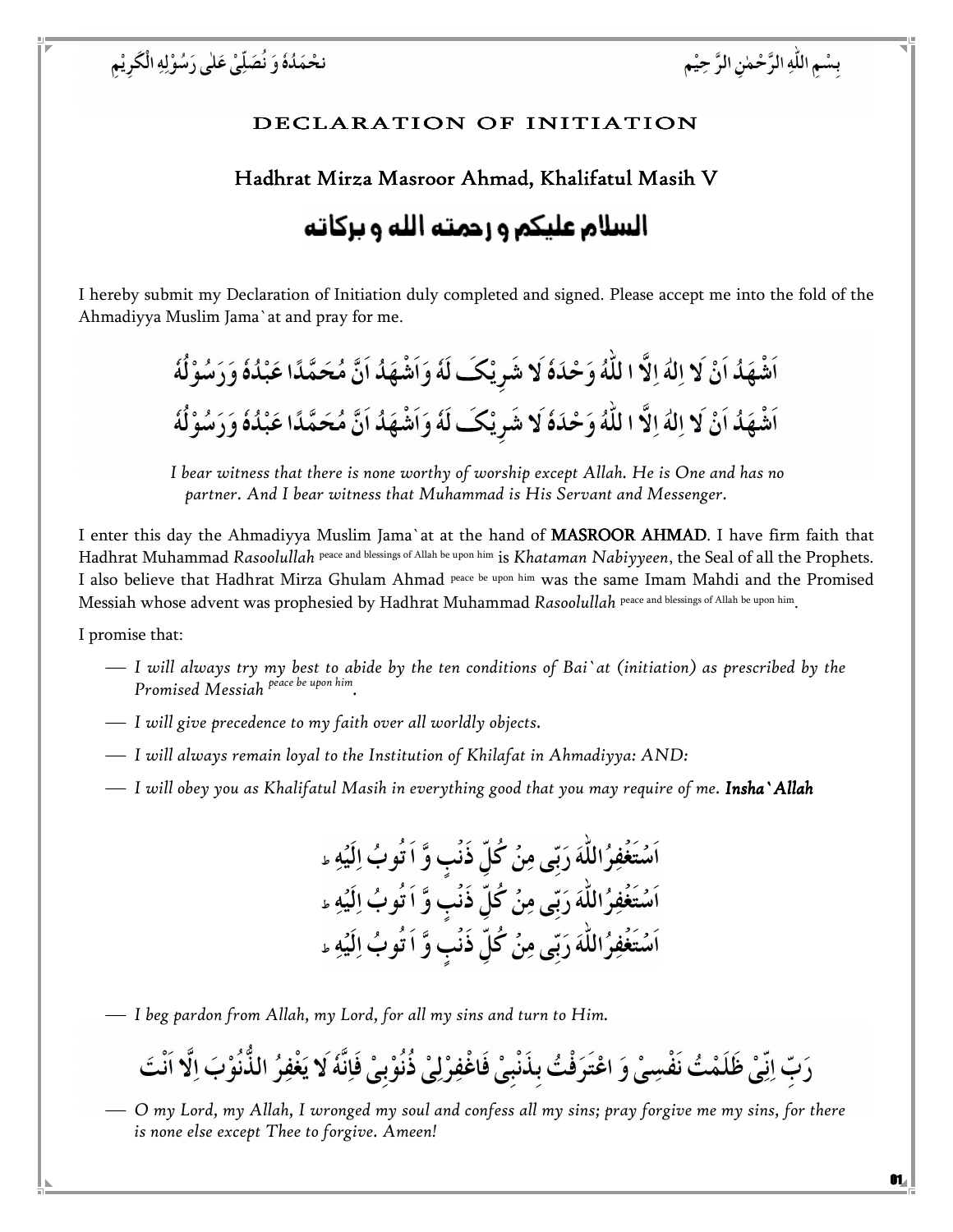|         |                                                                                   |                                                | <b>FULL PARTICULARS</b><br>(Please fill in Capital letters) |                                               |   |             |                                           |                |                            |  |  |
|---------|-----------------------------------------------------------------------------------|------------------------------------------------|-------------------------------------------------------------|-----------------------------------------------|---|-------------|-------------------------------------------|----------------|----------------------------|--|--|
| 1.      | PREVIOUS NAME                                                                     |                                                | <b>BIRTH</b>                                                | <b>DATE OF</b>                                | D | M           |                                           | Y              | AGE                        |  |  |
|         | <b>MUSLIM NAME</b><br><b>EDUCATION</b><br><b>PROFESSION</b>                       |                                                |                                                             | <b>NATIONALITY</b><br>PREVIOUS RELIGION       |   |             |                                           |                |                            |  |  |
|         |                                                                                   |                                                |                                                             | <b>MARITAL STATUS</b><br>Married<br>Unmarried |   |             |                                           |                |                            |  |  |
|         |                                                                                   |                                                |                                                             |                                               |   |             |                                           |                |                            |  |  |
|         | <b>ADDRESS</b>                                                                    |                                                |                                                             | PHONE NO                                      |   |             |                                           |                |                            |  |  |
|         | ▶<br>No. and street<br>Apt./Unit<br>▶<br>▶<br>Province                            | City/Town $\blacktriangleright$<br>Postal Code |                                                             |                                               |   |             | Area Code                                 |                | Number                     |  |  |
|         | Family members: (Spouse $\hat{v}$ children) pledging initiation:                  |                                                |                                                             |                                               |   |             |                                           |                |                            |  |  |
| 2.      | <b>NAME</b>                                                                       | <b>DATE OF</b><br><b>BIRTH</b>                 | D                                                           | M                                             |   | Y           |                                           | AGE            | <b>SIGNATURE</b>           |  |  |
| 3.      | <b>NAME</b>                                                                       | <b>DATE OF</b><br><b>BIRTH</b>                 | D                                                           | M                                             |   | Y           |                                           | <b>AGE</b>     | <b>SIGNATURE</b>           |  |  |
| 4.<br>▶ | <b>NAME</b>                                                                       | <b>DATE OF</b><br><b>BIRTH</b>                 | D                                                           | M                                             |   | Y           |                                           | AGE            | <b>SIGNATURE</b>           |  |  |
| 5.<br>▶ | <b>NAME</b>                                                                       | <b>DATE OF</b><br><b>BIRTH</b>                 | D                                                           | M                                             |   | $\mathbf Y$ |                                           | $\mathbf{AGE}$ | <b>SIGNATURE</b>           |  |  |
|         | <b>INTRODUCED BY</b><br>MR./MRS./MISS<br><b>NAME</b><br>NAME & JAMA' AT/AUX. ORG. |                                                |                                                             | LOCAL MISSIONARY/PRESIDENT<br>NAME & JAMA' AT |   |             | <b>MISSIONARY INCHARGE</b><br><b>NAME</b> |                |                            |  |  |
|         | TEL. NO.                                                                          |                                                | TEL. NO.                                                    |                                               |   |             |                                           | TEL. NO.       |                            |  |  |
|         | <b>SIGNATURE</b><br><b>SIGNATURE</b>                                              |                                                |                                                             | <b>SIGNATURE</b>                              |   |             |                                           |                | <b>SIGNATURE</b>           |  |  |
|         | <b>DATE</b><br>Y<br>M<br>D                                                        | <b>DATE</b><br>D<br>M                          | Y                                                           | <b>DATE</b><br>D                              | M |             | $\mathbf Y$                               |                | <b>DATE</b><br>D<br>M<br>Y |  |  |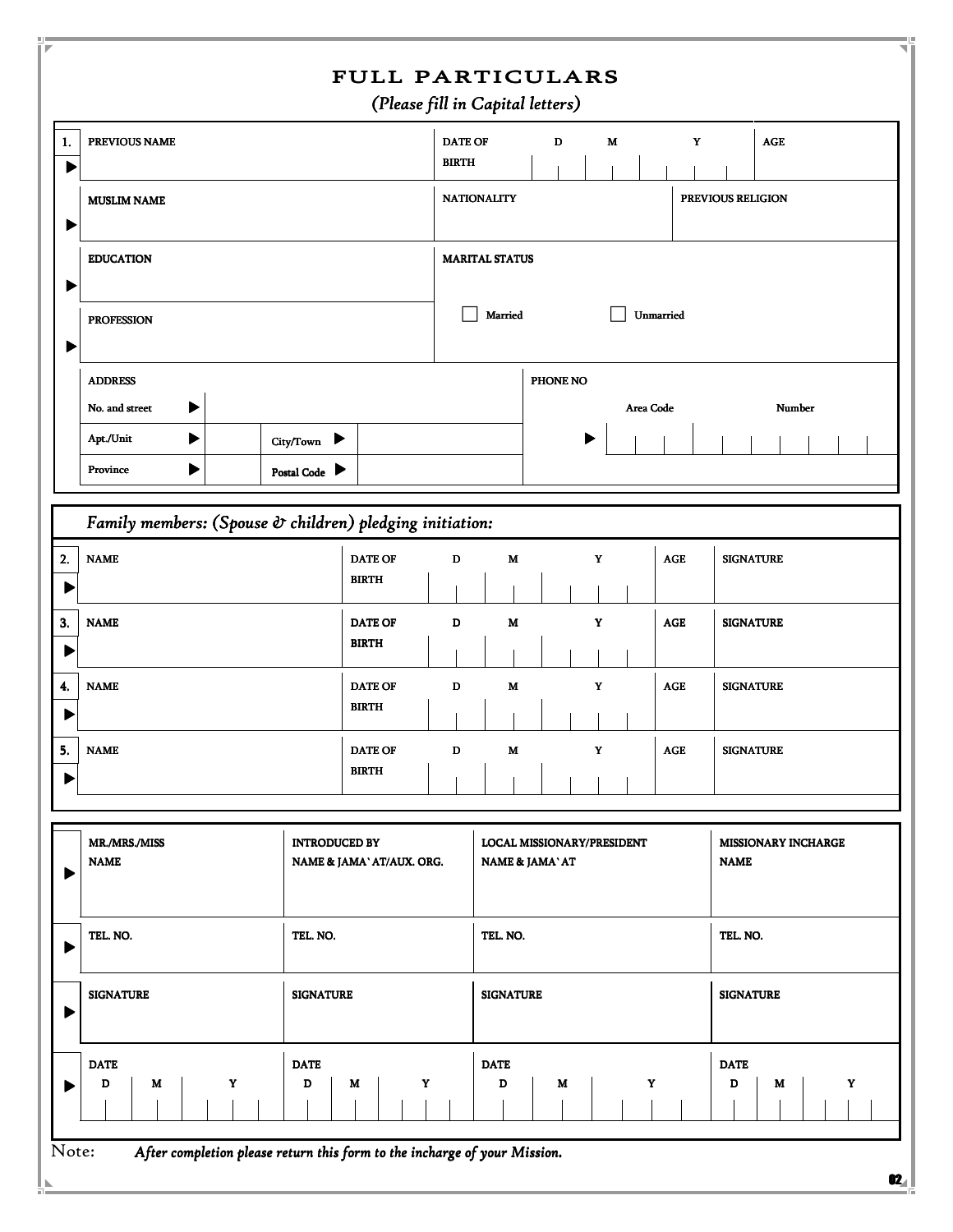| Name of Country<br>$\blacktriangleright$                                                 |                                         |                                           |                                                          |
|------------------------------------------------------------------------------------------|-----------------------------------------|-------------------------------------------|----------------------------------------------------------|
| Registration No<br>$\blacktriangleright$<br>$\mathbf D$<br>Date<br>$\blacktriangleright$ | $\mathbf Y$<br>$\mathbf M$              |                                           |                                                          |
| AMIR:<br>▶<br><b>NAME</b>                                                                |                                         | <b>SIGNATURES</b>                         | <b>DATE</b><br>$\mathbf D$<br>$\mathbf M$<br>$\mathbf Y$ |
| TABSHIR:<br>Receipt No. and Date<br>$\mathbf{1}$                                         | $\blacktriangleright$                   | $\mathbf Y$<br>$\mathbf D$<br>$\mathbf M$ |                                                          |
| 2. Acknowledgement No. and date                                                          | $\blacktriangleright$                   |                                           |                                                          |
| 3. Registration No. and date                                                             | $\blacksquare$<br>$\blacktriangleright$ | $\mathbf{L}$<br>$\sim$ 11<br>$\mathbf{I}$ |                                                          |
| 4. Acceptance No. and date                                                               | $\blacktriangleright$                   |                                           |                                                          |
| 5. Dispatch No. and date                                                                 | $\blacktriangleright$                   |                                           |                                                          |
| WAKILUTTABSHIR<br><b>NAME</b>                                                            |                                         | <b>SIGNATURE</b>                          | $\mathbf{DATE}$<br>$\mathbf D$<br>$\mathbf Y$<br>M       |
|                                                                                          |                                         |                                           |                                                          |